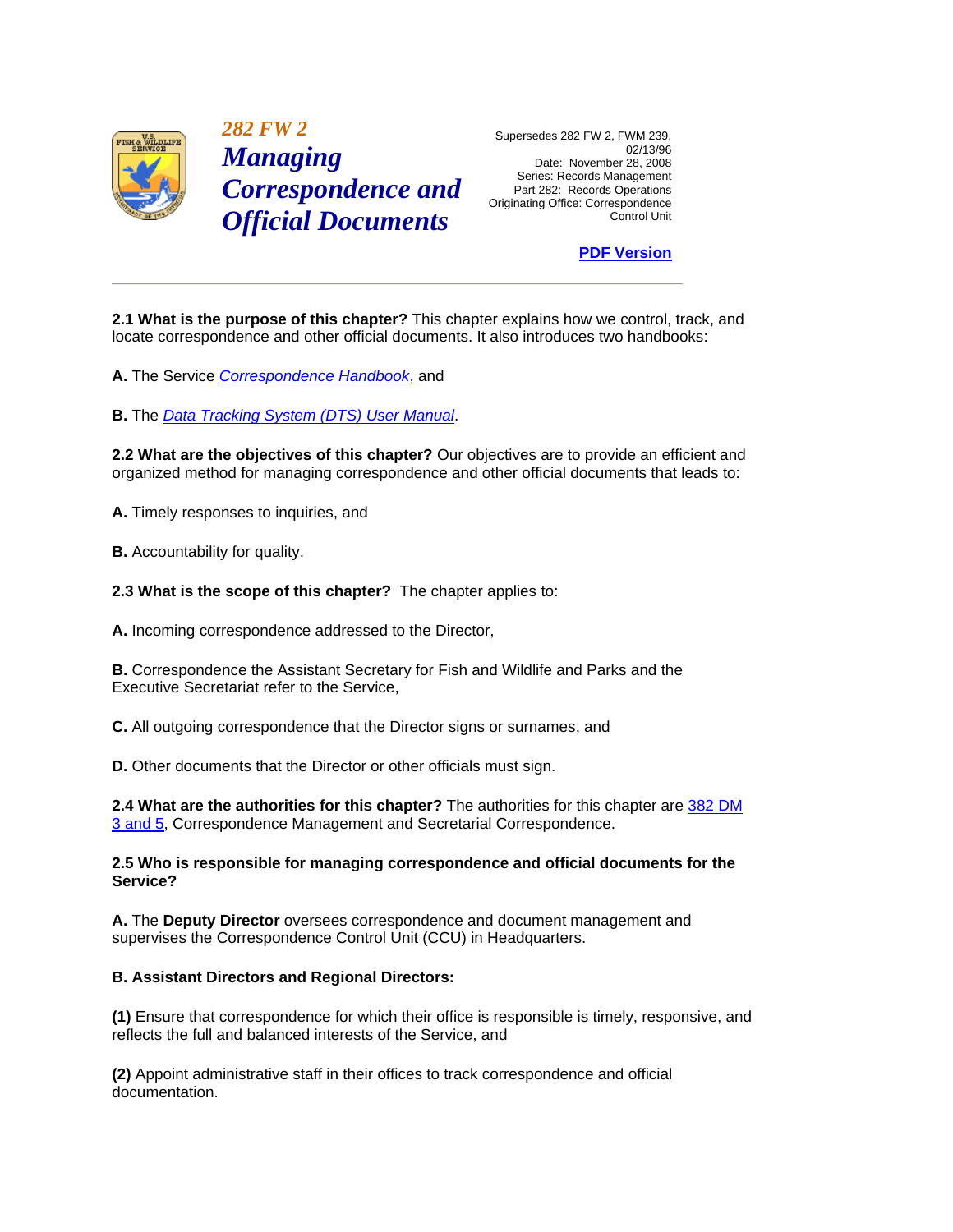# **C. Headquarters (HQ) Division Chiefs**:

**(1)** As necessary, prepare correspondence requiring the Director's surname or signature;

**(2)** Ensure that responses to incoming correspondence are complete, accurate, and meet our standards for plain language (see [116 FW 1\)](http://www.fws.gov/policy/116fw1.html);

**(3)** Obtain necessary surnames and send final surname packages through their Assistant Director so they arrive in CCU by scheduled due dates; and

**(4)** Appoint a point of contact to work with CCU. When the division is the originating office for correspondence or other official documentation, the point of contact:

**(a)** Initiates DTS entries, and

**(b)** Downloads DTS packages and creates a hard copy package.

#### **D. Regional Office** staff:

**(1)** As necessary, prepare correspondence requiring the Director's surname or signature;

**(2)** Ensure that responses to incoming correspondence are complete, accurate, and meet our standards for plain language (see [116 FW 1\)](http://www.fws.gov/policy/116fw1.html); and

**(3)** Obtain necessary Regional surnames, upload the complete package into DTS, and route it to CCU by scheduled due dates. (CCU downloads DTS packages to create a hard copy.)

**E. CCU** is the point of contact for the Director's Office for tracking correspondence. It is responsible for maintaining accurate, up-to-date information on the status of correspondence and other official documentation. CCU:

**(1)** Receives and controls all significant correspondence addressed to the Director, including but not limited to:

**(a)** Freedom of Information Act (FOIA) requests,

**(b)** Incoming letters from the public, and

**(c)** Correspondence the Assistant Secretary and the Executive Secretariat refer to the Director;

**(2)** Is the system owner for DTS (see [section 2.6\)](http://www.fws.gov/policy/282fw2.html#section26);

**(3)** Initiates DTS entries for correspondence coming into the Director's office and may initiate DTS entries for correspondence going out of the Director's office;

**(4)** Through DTS, distributes routine inquiries and correspondence for appropriate action;

**(5)** Alerts the Director's Office early about correspondence that may be controversial, time sensitive, or high profile;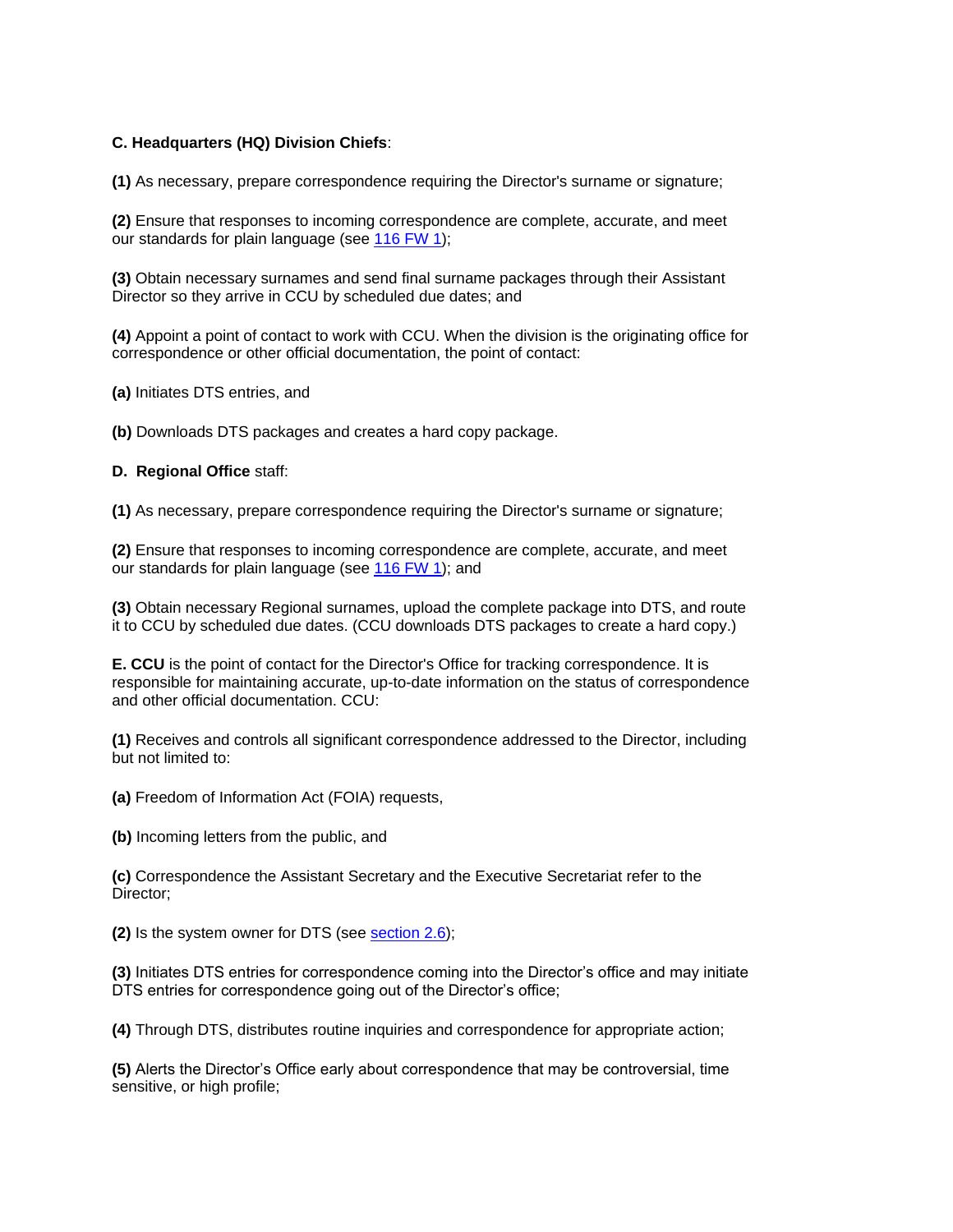**(6)** Follows up with designated correspondence contacts on overdue correspondence; and

**(7)** Obtains all required Departmental surnames for correspondence that the Executive Secretariat controls.

## **2.6 What terms do you need to know to understand this chapter?**

**A. Data Tracking System.** DTS is a secure, Web-based information technology system we use to:

**(1)** Assign correspondence for action,

**(2)** Assign surname packages we prepare for other reasons (e.g., surname packages for new or revised Service Manual chapters, Director's Orders, technical reports, etc.), and

**(3)** Track correspondence and other packages.

**B. Surname package.** A surname package is a file we assemble for officials to review to indicate they either concur or do not concur with the content of a written document.

# **2.7 What should employees put in DTS?**

**A. What Belongs in DTS:** Employees may use DTS to track any document they want to track (see the *DTS User Manual* for detailed information on how to use the system). DTS has a special database for sensitive material (confidential records, etc.), so you may put documents that have privacy implications in DTS. Examples of documents that we enter into DTS include, but are not limited to:

**(1)** Correspondence,

**(2)** Directives,

**(3)** Federal Register notices and rules,

**(4)** Public, Servicewide, or Regionwide outreach material that Service officials need to review, and

**(5)** Technical reports that require official approval (e.g., Comprehensive Conservation Planning Reports).

**B. What Does Not Belong in DTS:** Examples of documents that we should not put into DTS include, but are not limited to:

**(1)** Individual Development Plans and performance reviews,

**(2)** Meeting minutes that only a small group of people need to access,

**(3)** Draft correspondence and reports that are still undergoing review within a division, and

**(4)** Copies of internal email correspondence.

## **2.8 Who receives incoming correspondence for the Service, and how do they**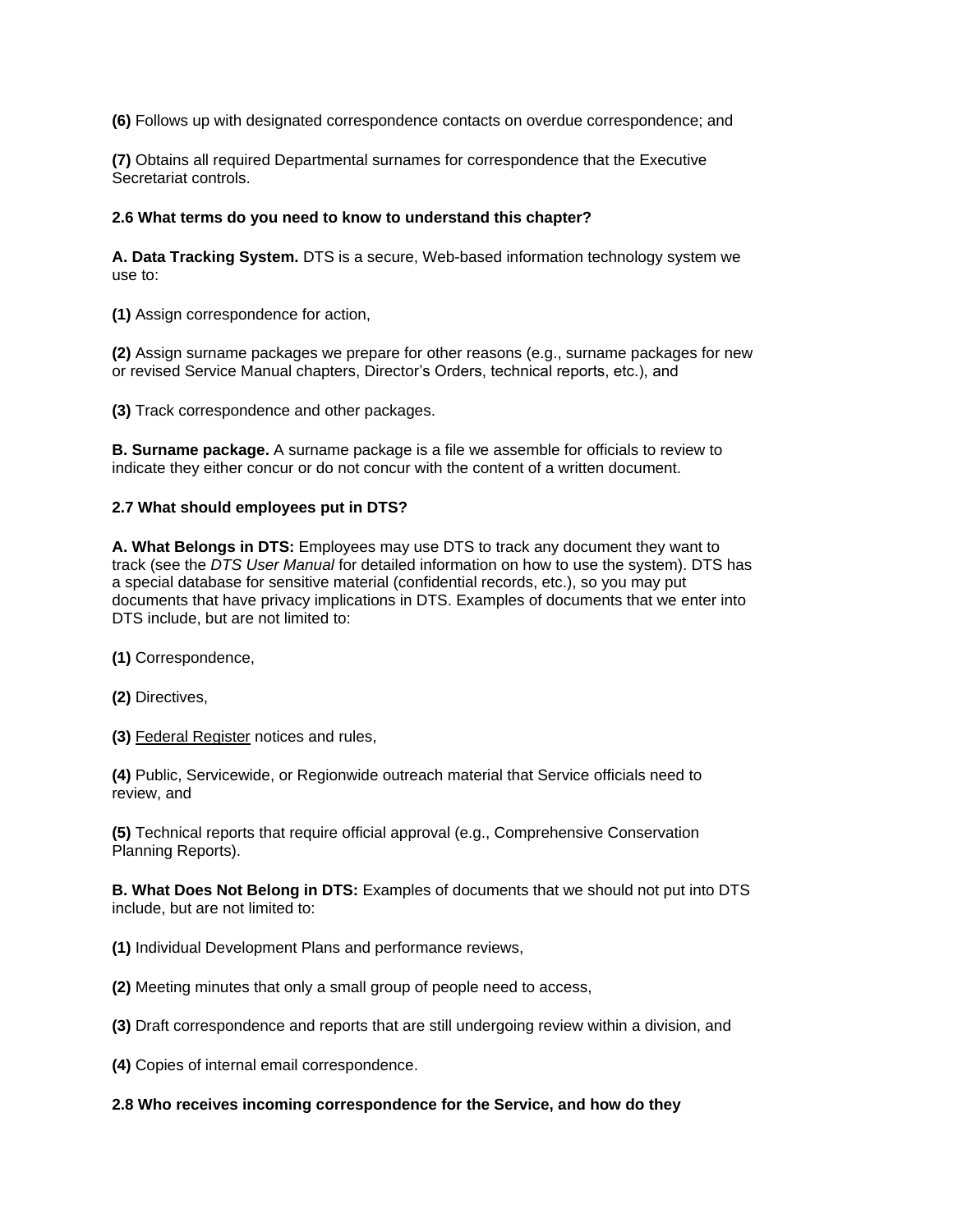# **determine to what office to assign it for response?**

**A.** CCU receives most incoming correspondence for the Service. Regional offices and field stations may also receive correspondence addressed to officials in those organizations. Regional offices and field stations are responsible for establishing procedures for correspondence within their organizations and may use DTS to track it.

**B.** In general we delegate the preparation of a response as far down in the organization as possible. Table 2-1 shows specific guidelines CCU follows.

| Table 2 1: How CCU determines assignments                                                                      |                                                                                                |  |  |
|----------------------------------------------------------------------------------------------------------------|------------------------------------------------------------------------------------------------|--|--|
| CCU assigns this type of<br>correspondence                                                                     | To                                                                                             |  |  |
| (1) Inquiries that pertain to just one Region or<br>are specific to a particular field station's<br>operation. | The affected Regional office.                                                                  |  |  |
| (2) Inquiries that cross Regions or are national<br>in scope (e.g., national policy).                          | The appropriate Assistant Director,<br>unless a Regional Director is the lead<br>on the issue. |  |  |

#### **2.9 Who determines who must sign correspondence for the Service?** For correspondence addressed to the:

**A. Secretary**, the Executive Secretariat assigns the signature levels.

**B. Assistant Secretary for Fish and Wildlife and Parks (FWP)**, FWP assigns signature levels.

**C. Director**, CCU assigns signature levels.

#### **2.10 What are the signature levels within the Service for outgoing correspondence and official documents?**

**A.** Table 2-2 shows the signature levels CCU uses for the different types of correspondence. In some circumstances, more than one official is authorized to sign.

| Table 2 2: Signature levels in the Service                                                                                      |                 |                                                           |                                    |                                              |
|---------------------------------------------------------------------------------------------------------------------------------|-----------------|-----------------------------------------------------------|------------------------------------|----------------------------------------------|
|                                                                                                                                 |                 | <b>Who May Sign</b>                                       |                                    |                                              |
| <b>Document</b>                                                                                                                 | <b>Director</b> | <b>Responsible</b><br><b>Assistant</b><br><b>Director</b> | <b>Regional</b><br><b>Director</b> | <b>HQ</b><br><b>Division</b><br><b>Chief</b> |
| (1) Service policy statements and<br>directives                                                                                 | X               |                                                           |                                    |                                              |
| (2) Most assignments to the<br>Directorate                                                                                      | X               |                                                           |                                    |                                              |
| (3) Routine data collection not<br>requiring significant effort (see 050<br>FW 3) and information transmittal to<br>the Regions |                 | X                                                         |                                    |                                              |
| (4) Memoranda addressed to the<br>Assistant Secretary - FWP; Chief of<br>Staff; Deputy Secretary; and<br>Secretary              | X               |                                                           |                                    |                                              |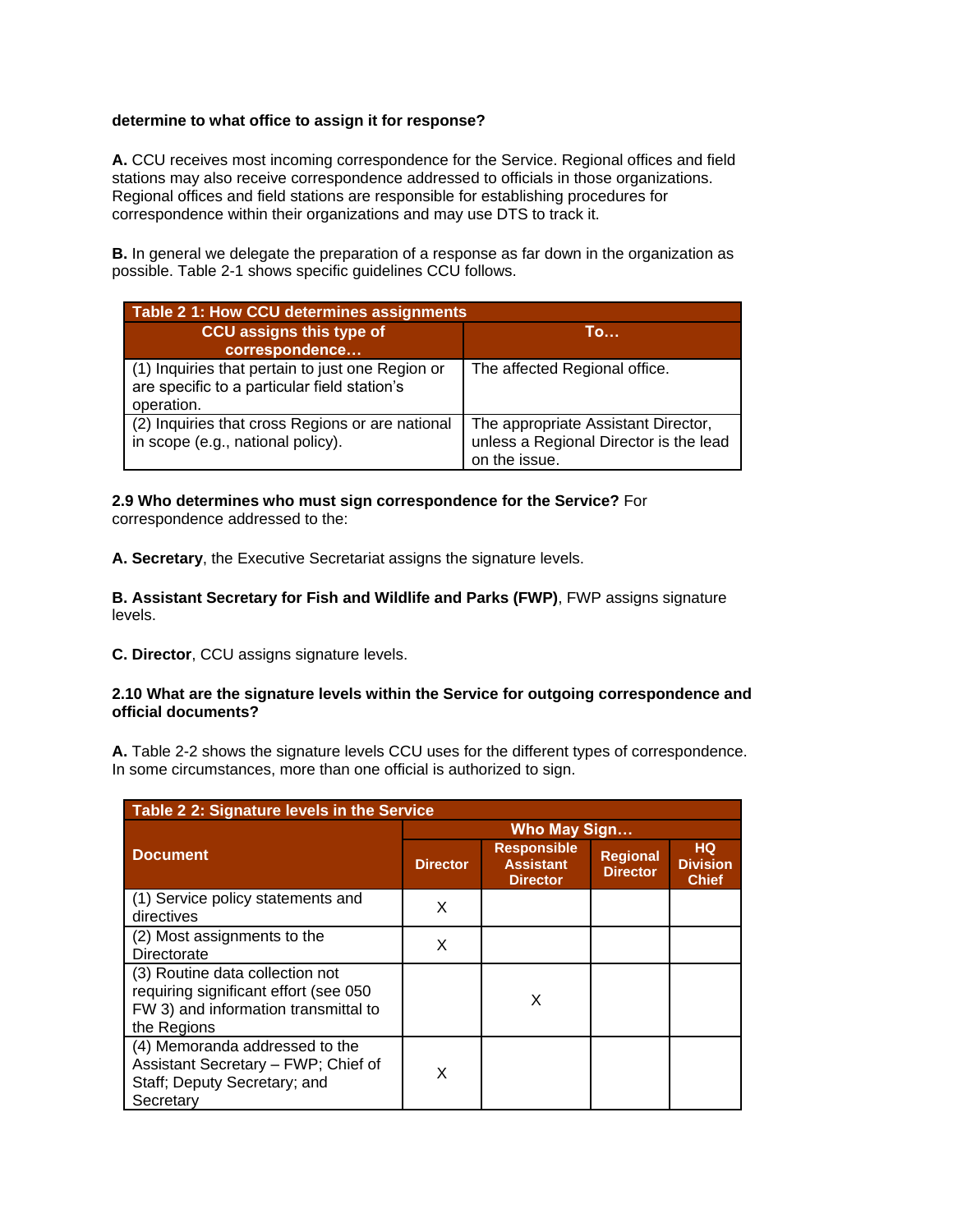| (5) Memoranda addressed to the<br>Director's counterparts at other<br>bureaus or other Federal agencies                                                                                         | X |   |   |   |
|-------------------------------------------------------------------------------------------------------------------------------------------------------------------------------------------------|---|---|---|---|
| (6) Correspondence to the Chairs of<br>our authorizing and appropriations<br>committees and subcommittees in<br>Congress                                                                        | X |   |   |   |
| (7) Correspondence that is national in<br>scope and addressed to members of<br>Congress, Governors, State fish and<br>wildlife directors, or heads of national<br>conservation organizations**  | X |   |   |   |
| (8) Correspondence that is specific to<br>a Region and addressed to members<br>of Congress, Governors, State fish<br>and wildlife directors, or heads of<br>national conservation organizations |   | X | X |   |
| (9) Mail addressed specifically or<br>personally to the Director**                                                                                                                              | X |   |   |   |
| (10) Correspondence from the public<br>about specific Regional issues                                                                                                                           |   |   | X |   |
| (11) Correspondence relating to<br>inquiries about implementing national<br>policy, program operations, routine<br>reporting requirements, or requests<br>for technical comments                |   | X |   |   |
| (12) Responses to routine requests<br>for comments or information that do<br>not establish a Service position on<br>the matter.                                                                 |   |   |   | X |

\*\* The Director may delegate signature authority to an Assistant or Regional Director.

**B.** Delegations: The Director, Assistant Directors, and Regional Directors may assign their signature authority to their Deputies on a case-by-case basis.

**C.** Elevations: When an Assistant Director, Regional Director, or HQ Division Chief who has signature authority for a matter encounters a precedent-setting or controversial issue, he/she should elevate the response and inform CCU accordingly.

## **2.11 How does the Service establish schedules for correspondence?**

**A. Who Establishes Schedules.** As Table 2-3 summarizes, the same organization that determines who must sign correspondence also sets the schedule.

| Table 2 3: Who establishes schedule      |                                                      |  |  |
|------------------------------------------|------------------------------------------------------|--|--|
| When this office receives correspondence | This office establishes the<br>schedule for response |  |  |
| (1) Office of the Secretary              | <b>Executive Secretariat</b>                         |  |  |
| (2) Assistant Secretary - FWP            | <b>FWP</b>                                           |  |  |
| (3) The Service Director                 |                                                      |  |  |

**B. Standard Schedules Used to Prepare Responses.** In most cases, the schedules established depend on many factors, such as the complexity of the request and legal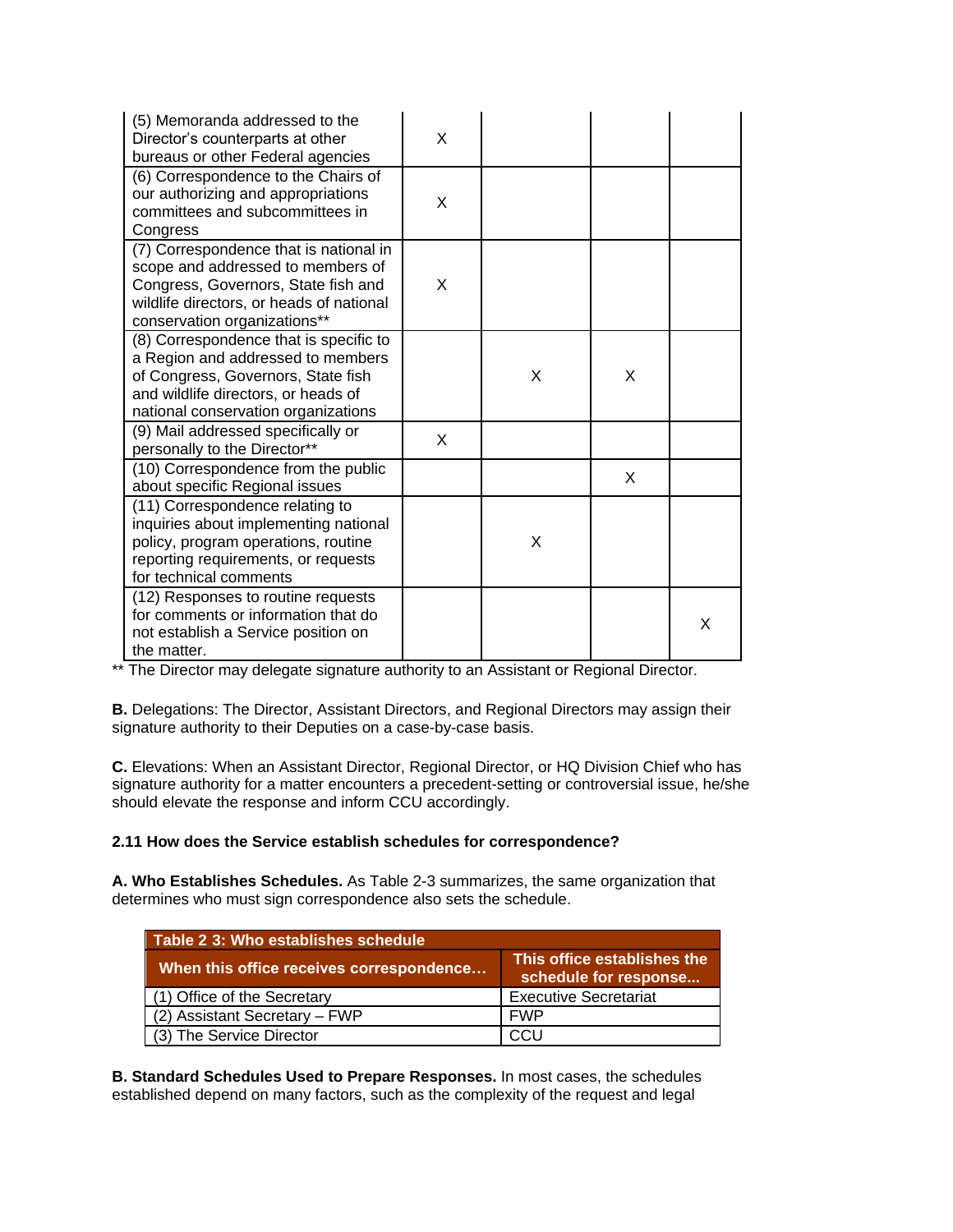requirements. In some cases, we are able to follow standard schedules (see Table 2-4).

| <b>Table 2 4: Standard Schedules for Correspondence</b>                   |                                              |                                      |  |  |
|---------------------------------------------------------------------------|----------------------------------------------|--------------------------------------|--|--|
| <b>Correspondence received</b><br>from the                                | With this level of<br>signature              | We have this much time<br>to respond |  |  |
| (1) White House through the<br>Department                                 | President                                    | 5 working days                       |  |  |
| (2) Office of the Secretary                                               | A Higher Level than the<br><b>Director</b>   | 10 working days                      |  |  |
| $(3)$ Assistant Secretary $-$<br><b>FWP</b>                               | <b>Assistant Secretary -</b><br><b>FWP</b>   | 10 working days                      |  |  |
| (4) Office of the Secretary or<br>the Assistant Secretary -<br><b>FWP</b> | Director                                     | 10 working days                      |  |  |
| $(5)$ CCU                                                                 | Director or other official in<br>the Service | 15 working days                      |  |  |

**C. Typical Interim Due Dates to Meet Response Schedules.** In most circumstances, a Division or Regional office prepares the draft response and sends it through the appropriate channels for surname and final signature. For responses that the Director must surname or sign:

**(1)** An HQ Division usually has 10 working days to prepare the response, obtain the necessary surnames, and send the document through their Assistant Director to CCU.

**(2)** A Region usually has 10 working days to prepare a draft response and send it to CCU, CCU then finalizes the packet, obtains required surnames, and sends it to the appropriate office for action.

# **D. Getting Extensions.**

**(1)** Only CCU, often working with the Director's office, may grant extensions for correspondence that the Director signs.

**(2)** You must coordinate with CCU for extension requests for assignments originating from the Executive Secretariat or FWP.

## **2.12 How do offices prepare responses to incoming correspondence?**

**A.** Project Leaders, Division Chiefs, and Assistant and Regional Directors ensure that the correspondence their staff prepares is:

- **(1)** Substantively accurate,
- **(2)** Editorially correct and in plain language,
- **(3)** Responsive to the inquiry, and
- **(4)** Completed within the necessary timeframe.
- **B.** When an office cannot provide a full response by the assigned due date, the office may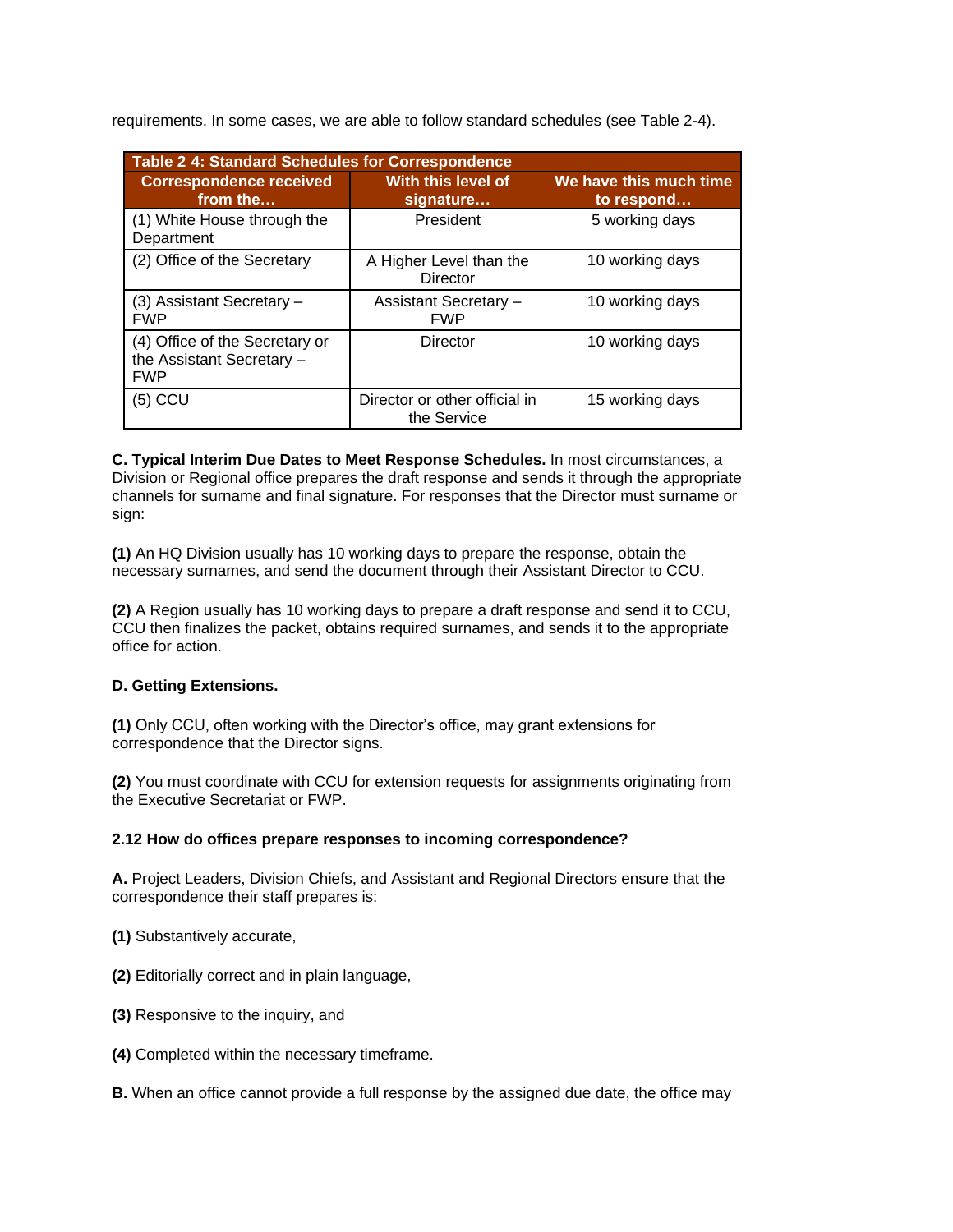prepare an interim letter for signature.

**(1)** The note to reviewers in the surname package for the interim letter must include an explanation of the reason(s) for the delay.

**(2)** The signature level for the interim reply is usually the same as for the final response. However, there are exceptions for Congressional mail and for Secretarial responses. Employees should contact CCU with questions.

**C.** Employees may find more information on writing correspondence and official documents in:

**(1)** The Service's *[Correspondence Handbook](http://www.fws.gov/policy/hbindex.cfm)*,

**(2)** The Secretarial Correspondence Handbook [\(382 DM 5\)](http://www.fws.gov/scripts/exit-to-fed.cfm?link=http://elips.doi.gov/app_dm/index.cfm?fuseaction=home&linkname=Departmental%20Manual) and bulletins,

**(3)** The *[Government Printing Office Style Manual](http://www.fws.gov/scripts/exit-to-fed.cfm?link=%20http://www.gpoaccess.gov/stylemanual/browse.html&linkname=GPO%20Style%20Manual)*, and

**(4)** [116 FW 1,](http://www.fws.gov/policy/116fw1.html) Plain Language in Fish and Wildlife Service Documents.

## **2.13 How does the Service log in and distribute correspondence and official documentation in DTS?**

# **A. Incoming Correspondence:** CCU:

**(1)** Logs into DTS all correspondence for which we must prepare a response. See the *[DTS](http://www.fws.gov/policy/hbindex.cfm)  [User Manual](http://www.fws.gov/policy/hbindex.cfm)* for more information and procedures for logging in, searching for, and assigning documents.

**(2)** Assigns the action to the appropriate office or Region, the due dates, and appropriate signature level. CCU checks the box in DTS that generates an automatic email to the responsible office/Region to ensure they are aware of the assignment.

**(3)** The office that prepares the response determines the surname requirements (see [sections 2.14](http://www.fws.gov/policy/282fw2.html#section214) and [2.15\)](http://www.fws.gov/policy/282fw2.html#section215). Employees should contact CCU with questions about what officials must surname outgoing correspondence.

## **B. Other Correspondence and Official Documents:**

**(1)** The originating office logs into DTS correspondence they originate and other official documents going through the surname process (e.g., official reports).

**(2)** CCU is the last office in the routing chain before official documents go to the Director's office. CCU sends these documents to the Director's office for signature.

## **2.14 How does the surname process work?**

## **A. The Surname Package.**

**(1)** If a response is coming from an office in HQ, that office prepares a surname package. The surname package is a folder that includes: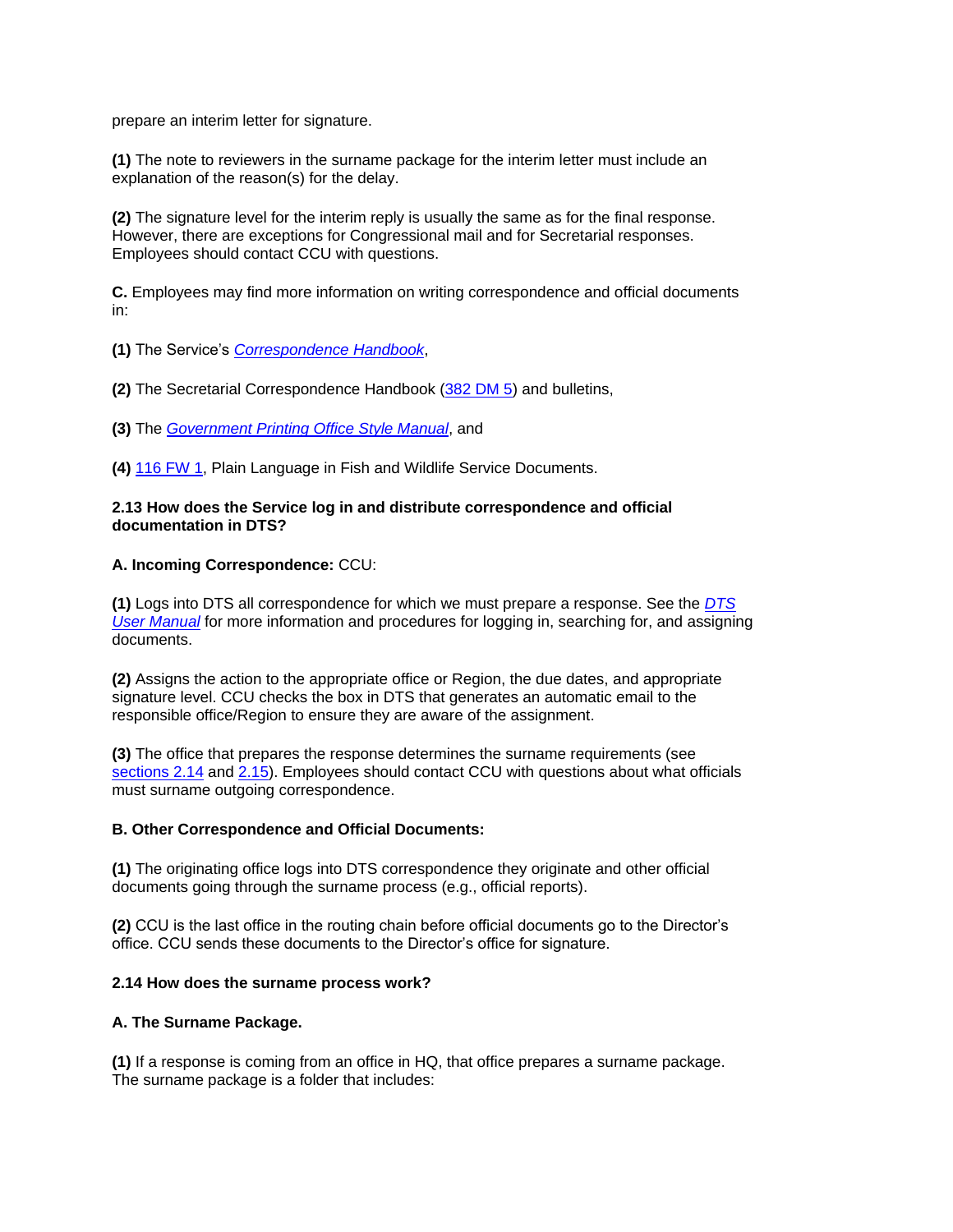**(a)** A DTS-generated control slip stapled to the front of the folder.

**(b)** On the left-hand side of the folder:

**(i)** Note to reviewers explaining the document,

**(ii)** Copy of any incoming correspondence, and

**(iii)** Any other relevant material (e.g., applicable policy, reports, etc.).

**(c)** On the right-hand side of the folder:

**(i)** The response in draft (the originating office should upload all responses and related material into DTS before the package is sent out of the office).

**(ii)** A yellow copy of the response with a surname stamp in the upper, right-hand corner of the first page and a flag indicating where to sign and date. (This is where officials sign their names to show their concurrence with the document.) If the office uses DTS to obtain surnames electronically, the office should print the surnames and update the hard copy package.

**(iii)** For correspondence signed by officials above the Director, the office must print the draft response on the "Office of the Secretary" yellow draft paper with ladder. Contact CCU for more information.

**(2)** If the response is coming from a Region, then the Region uploads the elements of the surname package in DTS and assigns the document to CCU for appropriate action.

**(3)** Surname packages for Federal Register documents, Directives, and Briefing Papers are compiled differently from correspondence packages. See [202 FW 4](http://www.fws.gov/policy/202fw4.html) for Federal Register documents, [011 FW 3](http://www.fws.gov/policy/011fw3.html) for Directives, and the [Briefing Paper Web site](https://intranet.fws.gov/briefingpapers) for more information.

## **B. Intra-Service Coordination.**

**(1)** Division Chiefs must ensure that the appropriate people in their organization have reviewed draft responses before sending them to other program offices for review and surname.

**(2)** Assistant Directors for the divisions preparing responses must:

**(a)** Verify that appropriate coordination took place within a division, and

**(b)** Review and surname the document or send it back to the division for revision.

**(3)** Regional Directors must ensure that draft responses reflect the input from and coordination with other affected Regions when acting as a lead Region.

**(4)** The Regional Director must review and approve all draft responses that their offices prepare.

**(5)** If another office or the Director's office makes a substantive change to correspondence that the Region prepares, CCU will notify the Regional Director about the change. CCU must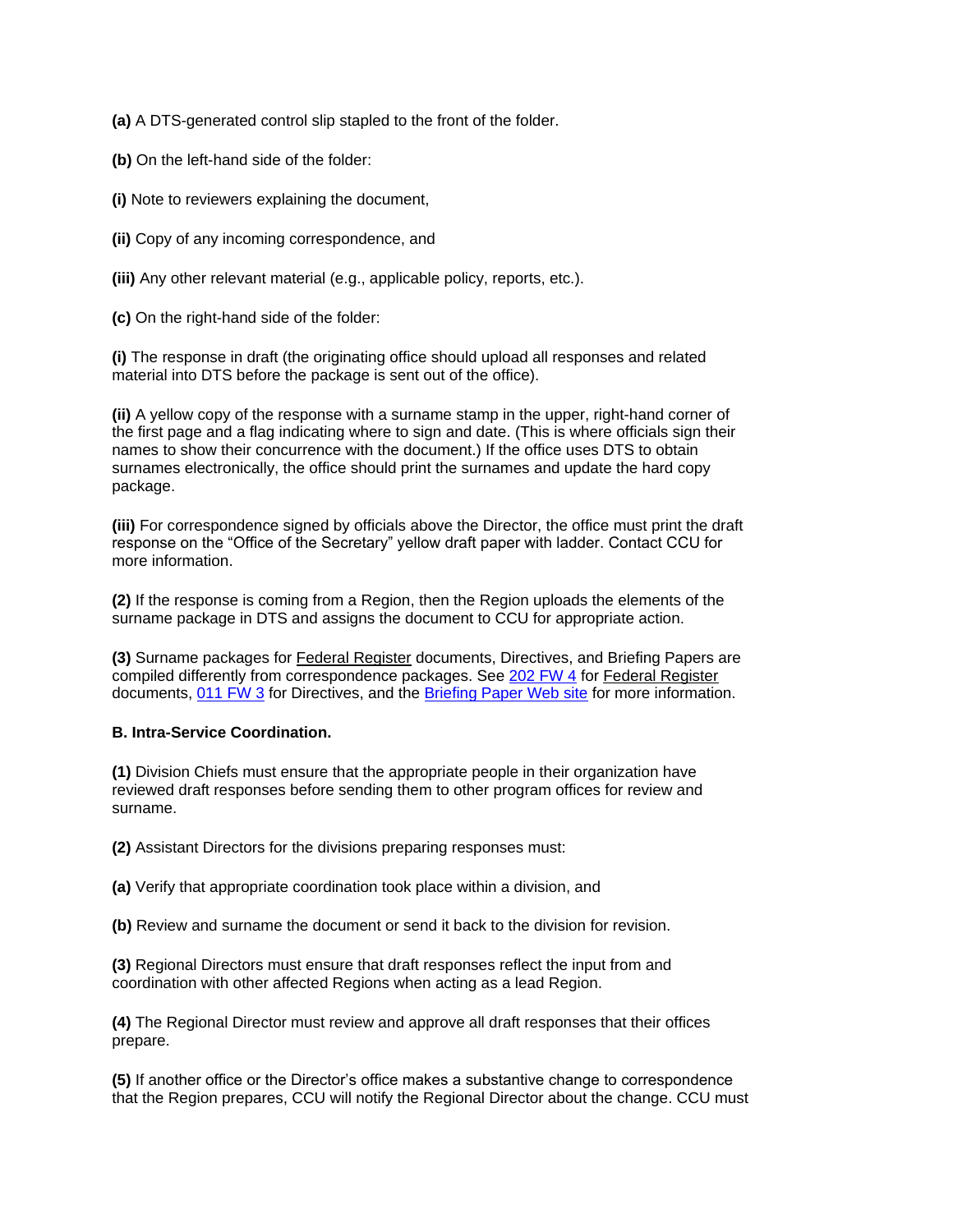ensure that the latest version of the document is uploaded in DTS.

**(6)** CCU ensures that the office preparing the correspondence obtained proper clearances before it gives the package to the Director for signature or surname.

#### **C. General Guidelines for Officials Surnaming Correspondence:**

**(1)** The HQ programs responsible for the correspondence must obtain all Service and Solicitor surnames before sending packages to CCU.

**(2)** Keep surnames by subordinate staff to a minimum.

**(3)** If a Deputy Assistant Director has surname authority, the Assistant Director does not need to surname the document too unless policy within the Program or Regional offices dictate otherwise.

 for their offices and date of the surname on the yellow copy. **(4)** Officials surnaming documents must write their name legibly and include an abbreviation

**(5)** Officials may surname documents electronically using DTS. Contact CCU for more information on this process.

**(6)** We may use a simultaneous surnaming process when necessary. To do this you:

**(a)** Create multiple surname packages and send them to surnaming officials at the same time.

**(b)** Request that the surnaming offices send the packages back to you after surname, and

**(c)** Compile the surnames and send one package to CCU.

#### **2.15 How do employees determine who must surname correspondence and official documents?**

**A. Correspondence and Official Documents the Director Signs:** Originating divisions must obtain the necessary surnames for correspondence and other official documentation. Depending on the geographical proximity to their Assistant Director and the nature of the document, Divisions may obtain surnames from other divisions and Assistant Directors before sending the package to their Assistant Director. Divisions should use the following guidelines:

**(1)** Other Division Chiefs surname correspondence for matters directly within their areas of responsibility. When appropriate, surnaming Division Chiefs may also ask their Assistant Directors to surname a document.

**(2)** The Assistant Director – International Affairs surnames correspondence for international issues (including migratory bird, fishery, endangered species, marine mammals, and ecosystem management issues having international effects) and foreign travel.

**(3)** The Chief, Division of Contracting and Facilities Management surnames correspondence related to contracts, cooperative agreements, and space.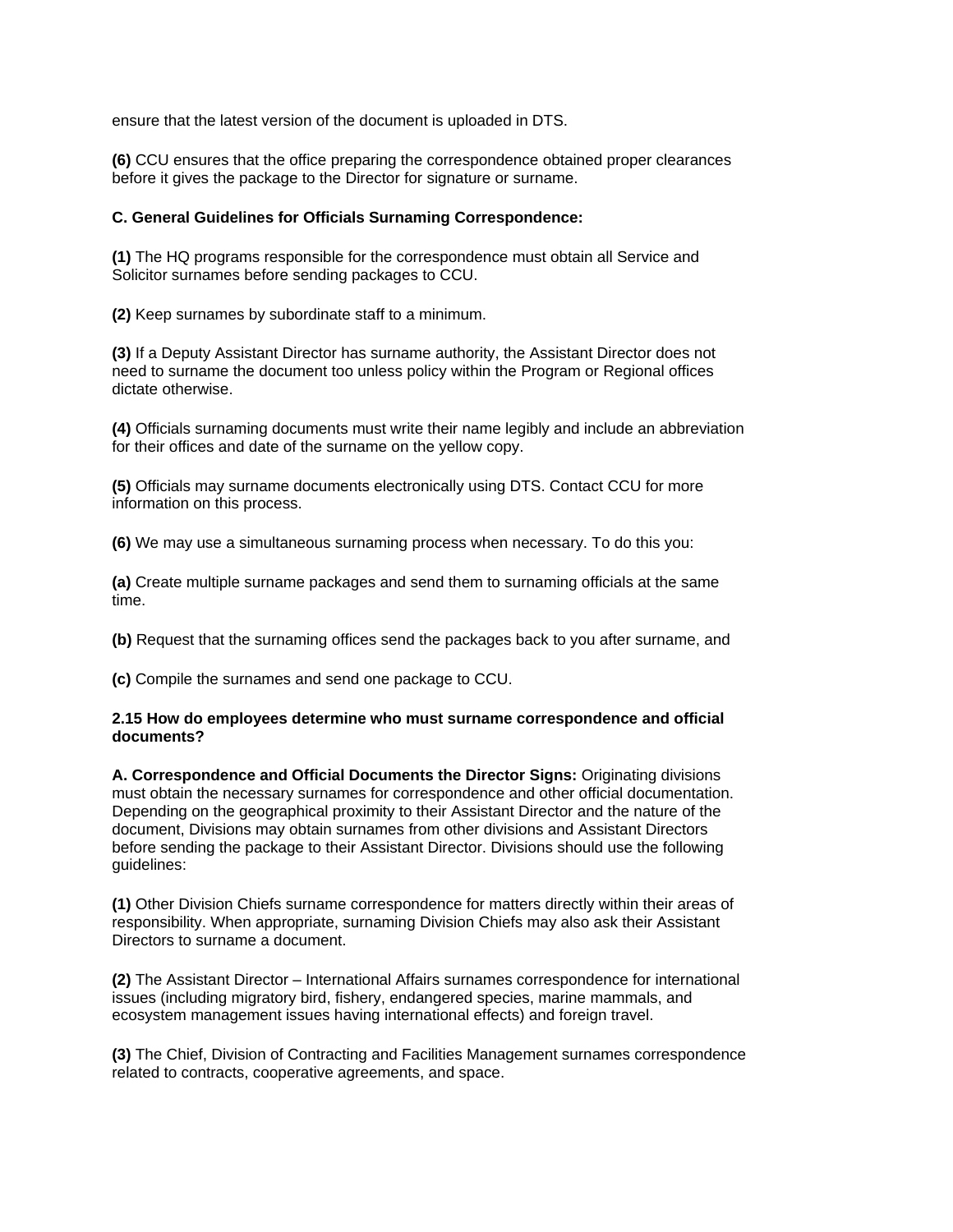**(4)** The Chief, Division of Human Capital surnames correspondence for personnel and ethics matters.

**(5)** The Chief, Division of Public Affairs surnames:

**(a)** Correspondence involving national conferences, press-related issues, ceremonies, and public outreach projects; and

**(b)** Briefing statements prepared for the Assistant Secretary and above, including for Secretarial and Presidential trips.

**(6)** The Chief, Division of Congressional and Legislative Affairs surnames correspondence:

**(a)** Addressed to the Chairs of the Service's legislative (not appropriations) committees/subcommittees,

**(b)** Addressed to members of Congress (except constituent letters),

**(c)** That discusses legislative issues (except appropriations-related issues), and

**(d)** That the Executive Secretariat controls.

**(7)** The Chief, Division of Budget (DB) surnames written communications implying a current or future commitment of money, appropriations, budgets, and full-time equivalent resources. This includes, but is not limited to:

**(a)** Formal recommendations for land acquisition, facility construction, major organizational changes, reprogramming funds, or requesting supplemental; and

**(b)** Communications with the Chairs of our appropriations committees/subcommittees.

**(8)** The Chief, Division of Policy and Directives Management surnames correspondence related to:

**(a)** Directives,

**(b)** Regulations,

- **(c)** Federal Register Notices,
- **(d)** Audits
- **(e)** The Paperwork Reduction Act, and
- **(f)** Competitive sourcing.

**(9)** The Assistant Director – External Affairs surnames correspondence to State fish and wildlife agency directors and national conservation organizations.

**(10)** The Solicitor's Office surnames documents that:

**(a)** Discuss significant legal or litigation-related issues,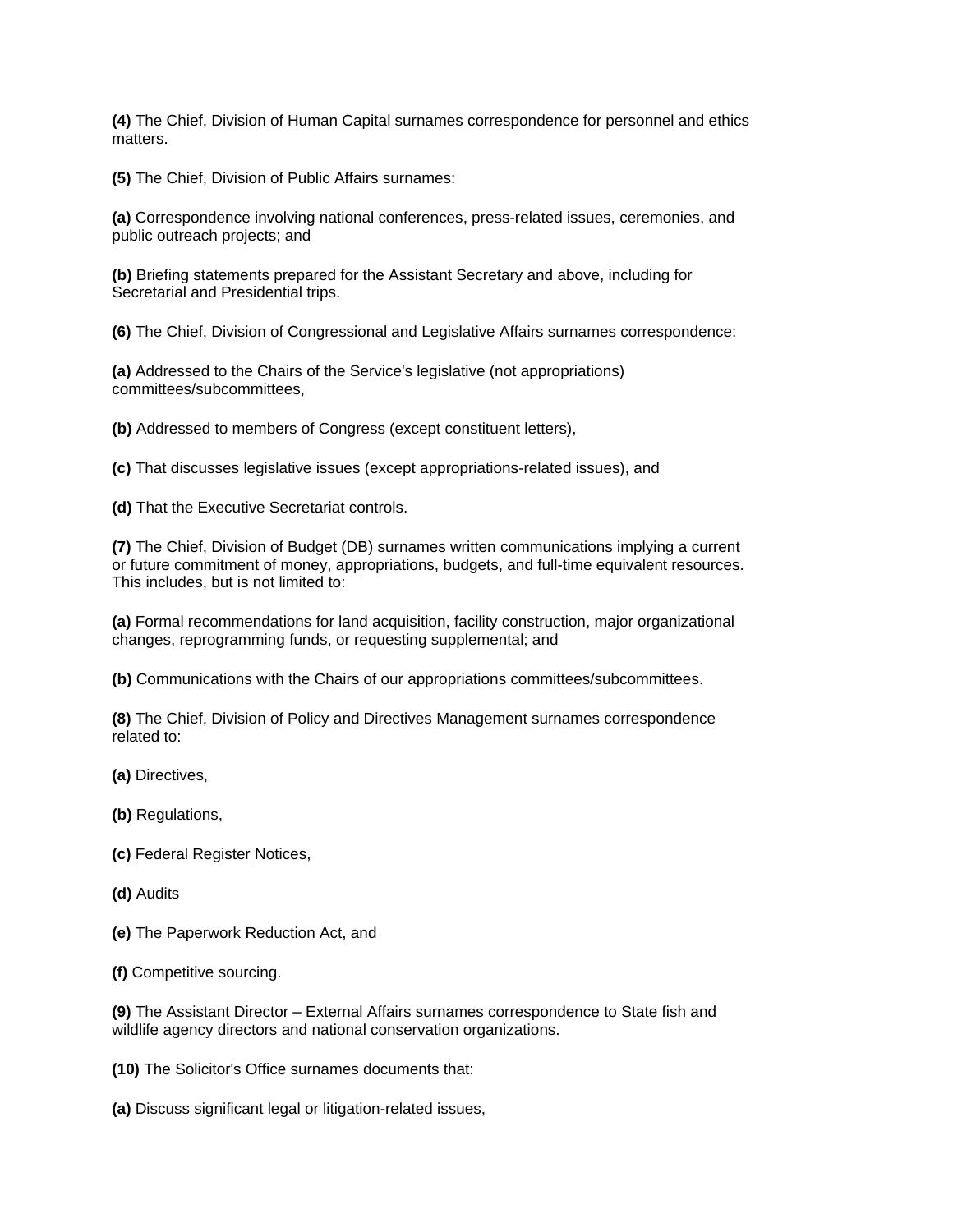**(b)** Reference Solicitor's or Regional Solicitor's opinions, or

**(c)** Otherwise discuss legal advice.

**(11)** For more information about the surname process for rule making, see [202 FW 4,](http://www.fws.gov/policy/202fw4.html) and for information about the surname process for Directives, see [011 FW 3.](http://www.fws.gov/policy/011fw3.html)

**B. Correspondence and Official Documents Officials Above the Director Sign.** In addition to the signature process we describe in section 2.15A, you must consider the following:

**(1)** The Director, Deputy Director, or his/her designee surnames correspondence prepared for the signature of the Assistant Secretary and above.

**(2)** Correspondence we prepare for the Secretary or Deputy Secretary to sign:

**(a)** Requires the Assistant Secretary – FWP's surname, and

**(b)** Usually requires the surnames of:

**(i)** The Solicitor,

**(ii)** The Department's Office of Congressional and Legislative Affairs, and

**(iii)** The Assistant Secretary – Policy, Management, and Budget.

**(3)** Contact CCU if you have questions about which Departmental surnames you need.

**(4)** The Executive Secretariat determines what surnames are required for the correspondence it controls. CCU obtains the necessary Departmental surnames for this correspondence.

## **2.16 How does CCU return a surname package for changes or corrections?**

**A.** CCU may make editorial corrections and revisions that the Director, Deputy Director, or Department requests if the document is uploaded in MS WORD in DTS. Otherwise, CCU returns the package to the originating office for corrections.

**B.** Within 1 working day the originating office must send revised documents back to CCU using DTS.

**C.** Originating offices should contact CCU, and not the Director's office, about the status of correspondence.

#### **2.17 What happens to the correspondence and official documents after the Director signs them?**

**A.** For correspondence the Director signs that is addressed to the Directorate or a certain member(s) of the Directorate, CCU:

**(1)** Distributes the correspondence electronically through DTS, and